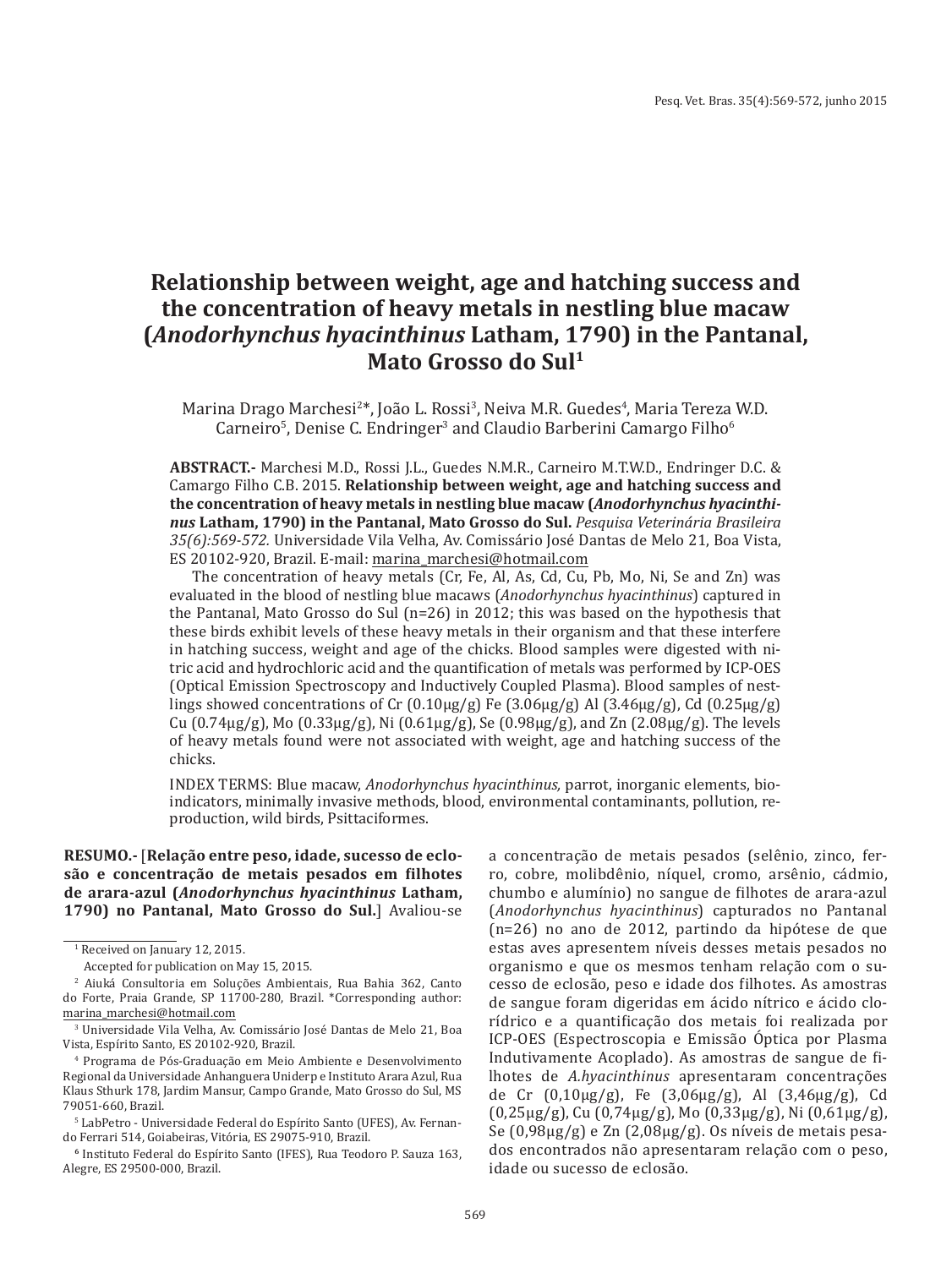TERMOS DE INDEXAÇÃO: Arara-azul, *Anodorhynchus hyacinthinus,* Psitacídeos, elementos inorgânicos, bioindicadores, métodos minimamente invasivos, sangue, contaminantes ambientais, poluição, reprodução, aves silvestres, psitaciformes.

## **INTRODUCTION**

Animals and plants that inhabit polluted areas end up contaminating themselves by absorbing inorganic elements (Pereira & Ebecken 2009).

Birds are considered bioindicators (Bost & Lemaho 1993) particularly because they are sensitive to environmental changes and more prone to intoxications than other animals as they quickly disperse the toxic agent through their body by their respiratory system, metabolic rate and low amount of body fat (Cubas & Godoy 2012).

Using nestling birds as indicators is beneficial because, according to their life spam, it is possible to standardize samplings (Furness 1993) and it deeply reflects the contamination of the studied habitat (Burger 1993, Furness 1993, Janssens et al. 2002).

Minimally invasive methods utilizing blood, feces, feather and egg may be used to quantify levels of heavy metals in the organism (Furness 1993, Dmowski 1999, Jaspers et al. 2004). The finding of levels of heavy metals in the blood indicates that the animal has been exposed to recent environmental contamination (Garcia-Fernandez et al. 1996).

One of the ecosystem that houses a large number of bird species is the Pantanal (Nunes et al. 2005) and even the endangered ones, such as the hyacinth macaw (*Anodorhynchus hyacinthinus*), are seen with relative frequency, having its largest population inhabiting the Pantanal (Guedes 2009).

The present study was performed under the hypothesis that the presence of heavy metals in the organism of *Anodorhynchus hyacinthinus* may influence the weight and age of nestlings, and the success of hatching. The objective was to determine the content of chromium (Cr), iron (Fe), aluminum (Al), arsenic (As), cadmium (Cd), copper (Cu), lead (Pb), molybdenum (Mo), nickel (Ni), selenium (Se) and zinc (Zn) in nestling *A .hyacinthinus* through blood analysis.

## **MATERIALS AND METHODS**

The study was developed with 26 wild nestlings of *Anodorhynchus hyacinthinus* in the Pantanal, Mato Grosso do Sul, in December 2012. The materials consisted of whole blood samples, stored in micro tubes without anticoagulant. The study was approved by the Ethics in Research on Humans and animals ULBRA (CEP- -ULBRA2006-016A).

**Place of study.** The study was performed in the base of the Hyacinth Macaw Project, located in the Caiman farm - REC (19°51'-19°58'S and 56°17'-56°24'W), in the sub-region of Miranda, Pantanal, Mato Grosso do Sul. The area was composed of a semideciduous forest, flooded fields; islands of residual forest, riparian forest and fields formed by open areas. The average annual temperature was 25°C, with rains during the summer and a dry winter.

**Capture of nestlings.** The nestlings were captured in their natural nests in the manduvi tree (*Sterculia apetala*), which is the tree most often used by the macaws to build their nests and artificial nests. To capture the nestlings, proper tree climbing equipment was used to reach the nests and the animals were placed within plastic buckets to be transferred from the nests to the ground.

**Material collection.** With the bird physically restrained, 1 ml of blood was collected in the ulnar vein with the aid of a hypodermic needle 25x7 3mL and syringe. For the study, it was used approximately 1g o blood stored in a microtube without anticoagulant and frozen at -18°C.

**Analysis of the material.** Blood samples were digested in a volume of  $2ml$  of nitric acid  $(HNO<sub>3</sub>)$  followed by 10 ml of pure hydrochloric acid (HCl) to 5mol/L, to lessen the influence of organic matter in the quantification of the metals.

Digestion was catalyzed in a digestor (Marconi A.M. 851 Mod) at 280°C for an hour (Garcia-Fernandez 1994, adapted) until solution became translucent. After digestion, the samples were transferred to a volumetric 25mL flask and its volume was adjusted with ultrapure water type 1 (deionized and purified with Milli-Q system) and then stored in glass bottles and refrigerated at 4°C until analysis.

The multi-element standard solution for Cr, Fe, Al, As, Cd, Cu, Pb, Mo, Ni, Se and Zn were prepared in concentrations between 0.0 and 2.0mg/mL. Quantification was performed on ICP- -OES (optical emission spectroscopy, and inductively coupled plasma) and the limits of detection for each element were Cr = 0.1278g/mL, Fe = 0.7040g/ml, Al = 0.0631mg/mL, As = 0.0069g/ mL; Cd = 0.6372g/mL; Cu = 0.2151g/mL; Pb = 0.0162 g/mL; Mo  $= 0.0879g/mL$ ; Ni = 0.0889mg/mL, Se = 0.0585g/mL and Zn = 0.2310g/mL.

The calibration curve for each metal was obtained by using triplicates and submitted to a regression of 95% confidence level.

The analysis of the influence of metals on the eggs´ hatching success was done through the multiple logistic regression model to discriminate between the dependent variables "nest with all hatched eggs" (0) and "nest with unhatched egg" (1) and the independent variable "concentrations of metals" Cr, Fe, Al, As, Cd, Cu, Pb, Mo, Ni, Se and Zn (Table 1). The relationship between size and weight of the nestling was tested by linear regression. To verify that the concentration of metals varies with the age and weight of nestling, the multiple linear regression (backwise stepwise) was applied. All results were considered statistically significant when  $p<0.05$ .

### **RESULTS**

Among the 11 analyzed metals, blood samples of nestling *Anodorhynchus hyacinthinus* presented concentrations of Cr, Fe, Al, Cd, Cu, Mo, Ni, Se and Zn.

Levels of As and Pb were disregarded because they were below the detection limit.

All results for the median concentration of the heavy metals are shown in Table 2.

The levels of metals present in the blood should not be used to predict hatching (Table 3), because it did not influence it  $(p>0.05)$  (Table 4).

The weight of nestlings used in this study did not show significant statistical correlation with the age of the nestlings (F=1.91, p=0.179).

The concentration of the tested metals did not vary according to age (p>0.05) or weight (p>0.05) of *A*. *hyacinthinus* nestlings.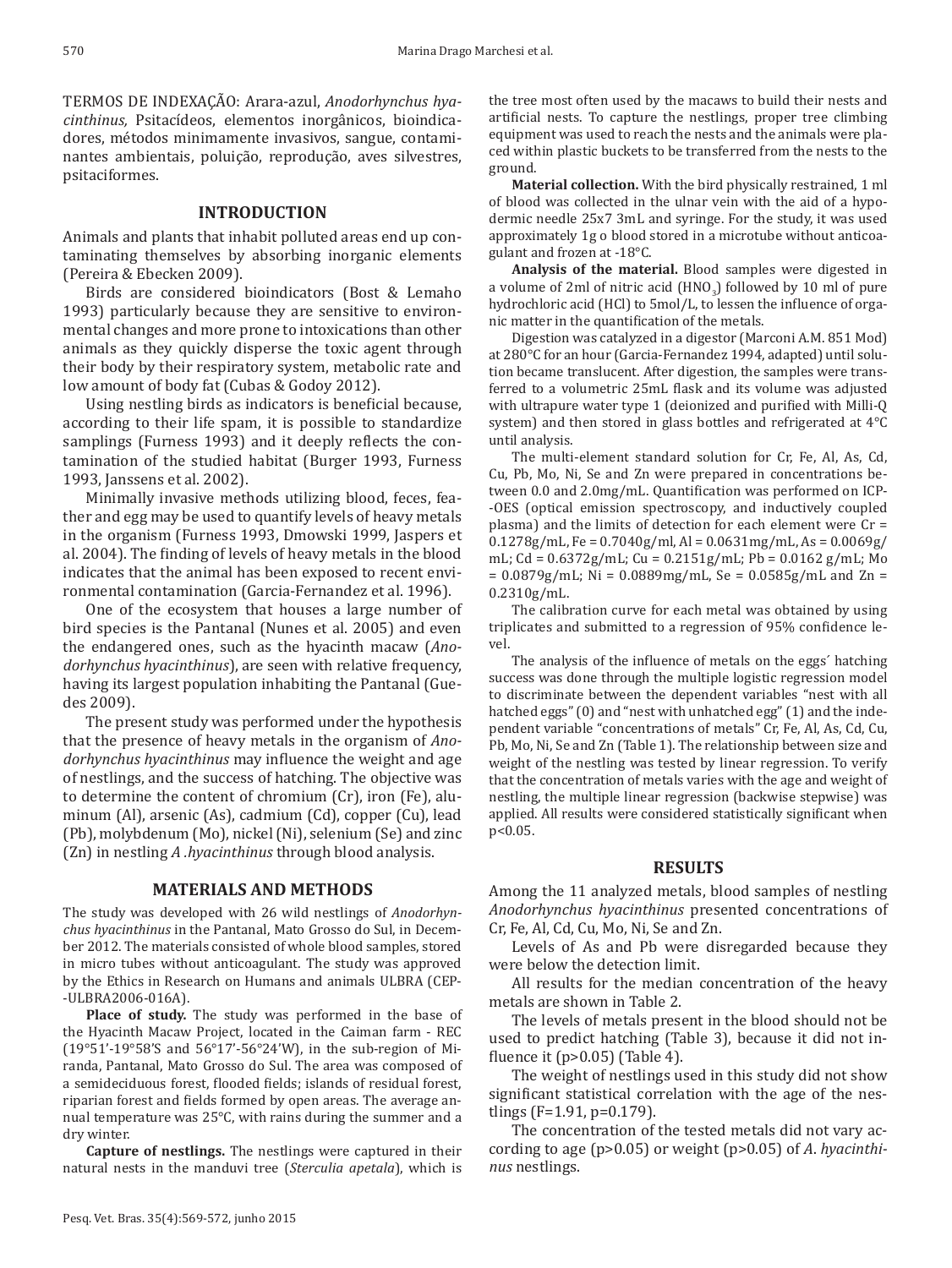| in the blood of <i>Anodorhynchus hyacinthinus</i> |                     |                     |              |             |                  |              |       |       |       |       |       |       |
|---------------------------------------------------|---------------------|---------------------|--------------|-------------|------------------|--------------|-------|-------|-------|-------|-------|-------|
|                                                   | Nestling Weight (g) | Age (days) Hatching |              | Metals (µg) |                  |              |       |       |       |       |       |       |
|                                                   |                     |                     |              | Cr          | Fe               | Al           | Cd    | Cu    | Mo    | Ni    | Se    | Zn    |
| 746                                               | 1048                | 50                  | $\mathbf{0}$ | 0.003       | 0.014            | $\mathbf{0}$ | 0.01  | 0.026 | 0.012 | 0.026 | 0.046 | 0.151 |
| 747                                               | 1406                | 80                  | $\bf{0}$     | 0.003       | $\boldsymbol{0}$ | 0.65         | 0.01  | 0.033 | 0.013 | 0.029 | 0.048 | 0.129 |
| 748                                               | 1296                | 80                  | 0            | 0.003       | $\mathbf{0}$     | 2,776        | 0.011 | 0.023 | 0.012 | 0.029 | 0.06  | 0.148 |
| 749                                               | 1049                | 55                  | 0            | 0.003       | 0.151            | 0.549        | 0.011 | 0.033 | 0.013 | 0.028 | 0.041 | 0.121 |
| 759                                               | 1183                | 85                  | 0            | 0.003       | 0.055            | 0.604        | 0.011 | 0.041 | 0.011 | 0.028 | 0.055 | 0.258 |
| 760                                               | 1185                | 85                  | 0            | 0.003       | 0.03             | 0.743        | 0.012 | 0.027 | 0.011 | 0.024 | 0.039 | 0.268 |
| 761                                               | 1189                | 55                  | 0            | 0.003       | 0.039            | 0.014        | 0.01  | 0.034 | 0.013 | 0.024 | 0.033 | 0.089 |
| 762                                               | 1187                | 70                  | $\bf{0}$     | 0.004       | 0.307            | 0.034        | 0.01  | 0.031 | 0.012 | 0.024 | 0.033 | 0.084 |
| 763                                               | 1419                | 60                  | 1            | 0.004       | 0.007            | 0.026        | 0.009 | 0.041 | 0.013 | 0.025 | 0.03  | 0.081 |
| 764                                               | 1307                | 60                  | 1            | 0.004       | 0.29             | 0.171        | 0.01  | 0.028 | 0.013 | 0.024 | 0.033 | 0.085 |
| 765                                               | 1411                | 100                 | 0            | 0.085       | 0.054            | 0.116        | 0.019 | 0.024 | 0.034 | 0.022 | 0.041 | 0.078 |
| 766                                               | 1286                | 80                  | $\mathbf 1$  | 0.005       | 0.863            | 0.058        | 0.009 | 0.035 | 0.015 | 0.024 | 0.036 | 0.093 |
| 767                                               | 1500                | 80                  | 0            | 0.004       | 0.402            | 0.06         | 0.01  | 0.031 | 0.014 | 0.023 | 0.038 | 0.071 |
| 768                                               | 1191                | 60                  | 0            | 0.004       | 0.584            | 0.059        | 0.009 | 0.031 | 0.014 | 0.023 | 0.037 | 0.055 |
| 769                                               | 1376                | 80                  | 1            | 0.004       | 0.64             | 0.641        | 0.009 | 0.03  | 0.014 | 0.022 | 0.038 | 0.081 |
| 770                                               | 1303                | 60                  | 0            | 0.003       | 0.873            | 0.123        | 0.008 | 0.029 | 0.015 | 0.023 | 0.038 | 0.126 |
| 771                                               | 1395                | 80                  | 0            | 0.003       | 0.022            | 0.12         | 0.009 | 0.029 | 0.014 | 0.025 | 0.042 | 0.076 |
| 772                                               | 1401                | 80                  | 0            | 0.003       | 0                | 1.042        | 0.009 | 0.027 | 0.013 | 0.026 | 0.038 | 0.083 |
| 773                                               | 953                 | 73                  | 0            | 0.009       | 0.958            | 2.349        | 0.008 | 0.03  | 0.013 | 0.022 | 0.041 | 0.091 |
| 775                                               | 1108                | 85                  | 0            | 0.003       | 0.671            | 0.092        | 0.009 | 0.033 | 0.013 | 0.024 | 0.039 | 0.087 |
| 776                                               | 1180                | 95                  | 0            | 0.003       | 0.003            | 0.657        | 0.009 | 0.028 | 0.013 | 0.023 | 0.037 | 0.059 |
| 777                                               | 994                 | 75                  | $\bf{0}$     | 0.004       | 1.124            | 0.636        | 0.008 | 0.028 | 0.013 | 0.024 | 0.034 | 0.107 |
| 778                                               | 1214                | 75                  | 0            | 0.003       | 0.019            | 0.094        | 0.009 | 0.029 | 0.014 | 0.023 | 0.041 | 0.075 |
| 779                                               | 1416                | 75                  | 0            | 0.007       | 1,217            | 3,491        | 0.01  | 0.029 | 0.013 | 0.023 | 0.03  | 0.057 |
| 780                                               | 1246                | 60                  | $\mathbf{0}$ | 0.003       | 0.59             | 0.718        | 0.01  | 0.03  | 0.014 | 0.023 | 0.032 | 0.051 |
| 803                                               | 1292                | 100                 | $\Omega$     | 0.003       | 0.007            | 0.02         | 0.009 | 0.03  | 0.013 | 0.025 | 0.044 | 0.066 |

**Table 1. List of nestling with respective values for weight (g) and age (days), hatching success, where the number one was used to determine "nest with unhatched egg" and the number zero to determine "nest with all hatched eggs" and the levels of metal concentration in the blood of** *Anodorhynchus hyacinthinus*

**Table 2. Median concentration of heavy metals (µg/g) in the blood of** *Anodorhynchus hyacinthinus* **nestlings and the minimum and maximum values of concentration (µg/g) (Interval)**

| Metals         | Median             | Min - Max     |  |
|----------------|--------------------|---------------|--|
| Cr             | 0.10               | $0.05 - 1.93$ |  |
| Fe.            | 3.06 <sup>a</sup>  | 0.00-30.43    |  |
| Al             | 3.46 <sup>a</sup>  | 0.00-87.28    |  |
| As             | $<$ Lo $<$         |               |  |
| C <sub>d</sub> | $0.25^{b,c}$       | $0.15 - 0.50$ |  |
| Cu             | 0.74a, c,d         | $0.52 - 1.28$ |  |
| Ph             | $<$ Lo $<$         |               |  |
| Mo             | $0.33^{b,c}$       | $0.22 - 0.77$ |  |
| Ni             | 0.61a,c            | $0.40 - 1.00$ |  |
| Se             | 0.98a,d,f          | $0.65 - 1.63$ |  |
| Zn             | $2.08^{a,d,e,f,g}$ | 1.23-11.17    |  |
|                |                    |               |  |

<LoQ = below the detection limit.

**Table 3. Classification of nests and hatching success of**  *Anodorhynchus hyacinthinus* **eggs according to the quantification of the metals**

| Nests with all | Nests with         | Total          |
|----------------|--------------------|----------------|
|                |                    |                |
|                |                    |                |
|                |                    |                |
|                |                    | 22             |
|                |                    |                |
| つつ             |                    | 26             |
|                | hatched eggs<br>22 | unhatched eggs |

#### **DISCUSSION**

The Ni levels found in this study were similar to the ones found by Abduljaleel et al. (2012) in blood analysis of quails (*Coturnix coturnix japonica*). On the other hand, the values of Cr, Fe, Al, Cu, Se and Zn were much lower in the.

**Table 4. Influence of heavy metal concentration in the hatching success of** *Anodorhynchus hyacinthinus* **eggs**

| Variable       | Coefficient  | Standard deviation | Statistical test | P     |
|----------------|--------------|--------------------|------------------|-------|
| Constant       | 332.515      | 81650.138          | 0.0000166        | 0.997 |
| Cr.            | 67777.603    | 5164500.722        | 0.000172         | 0.990 |
| Fe             | $-0.0298$    | 9.909              | 0.00000902       | 0.998 |
| Al             | $-0.132$     | 11.918             | 0.000123         | 0.991 |
| Cd             | 1923.364     | 2828317.717        | 0.000000462      | 0.999 |
| Cи             | $-810.684$   | 426446.369         | 0.00000361       | 0.998 |
| Mo             | 26613.014    | 2122214.856        | 0.000157         | 0.990 |
| Ni             | $-23275.505$ | 2763082.282        | 0.0000710        | 0.993 |
| Se.            | -13303.577   | 909040.841         | 0.000214         | 0.988 |
| Z <sub>n</sub> | 783.267      | 96042.564          | 0.0000665        | 0.993 |

The values of Cd found in were higher than those found by Fritsch et al. (2012) in blackbirds (*Turdus merula*) and higher than those found by Abduljaleel et al. (2012) in quails (*Coturnix coturnix japonica*).

The Cd is a toxic heavy metal that even at very low concentrations leads to changes in metabolism and affects development (Burger & Gochfeld 1994, 1997, Spahn & Sherry 1999). However, the growth of nestlings was not affected by levels of contamination, because weight had no significant relationship with the levels of metals in the blood. This confirmed the findings of Janssens et al. (2003) in Belgiun, where independent of the gradient of pollution the weight of great tit nestlings (*Parus major*) showed no significant differences. The same results were obtained in studies of Southern House Wren (*Troglodytes musculus*) (Hofer et al. 2010) and Pied Flycatcher (*Ficedula hypoleuca)* (Eeva & Lehikoinen 1996).